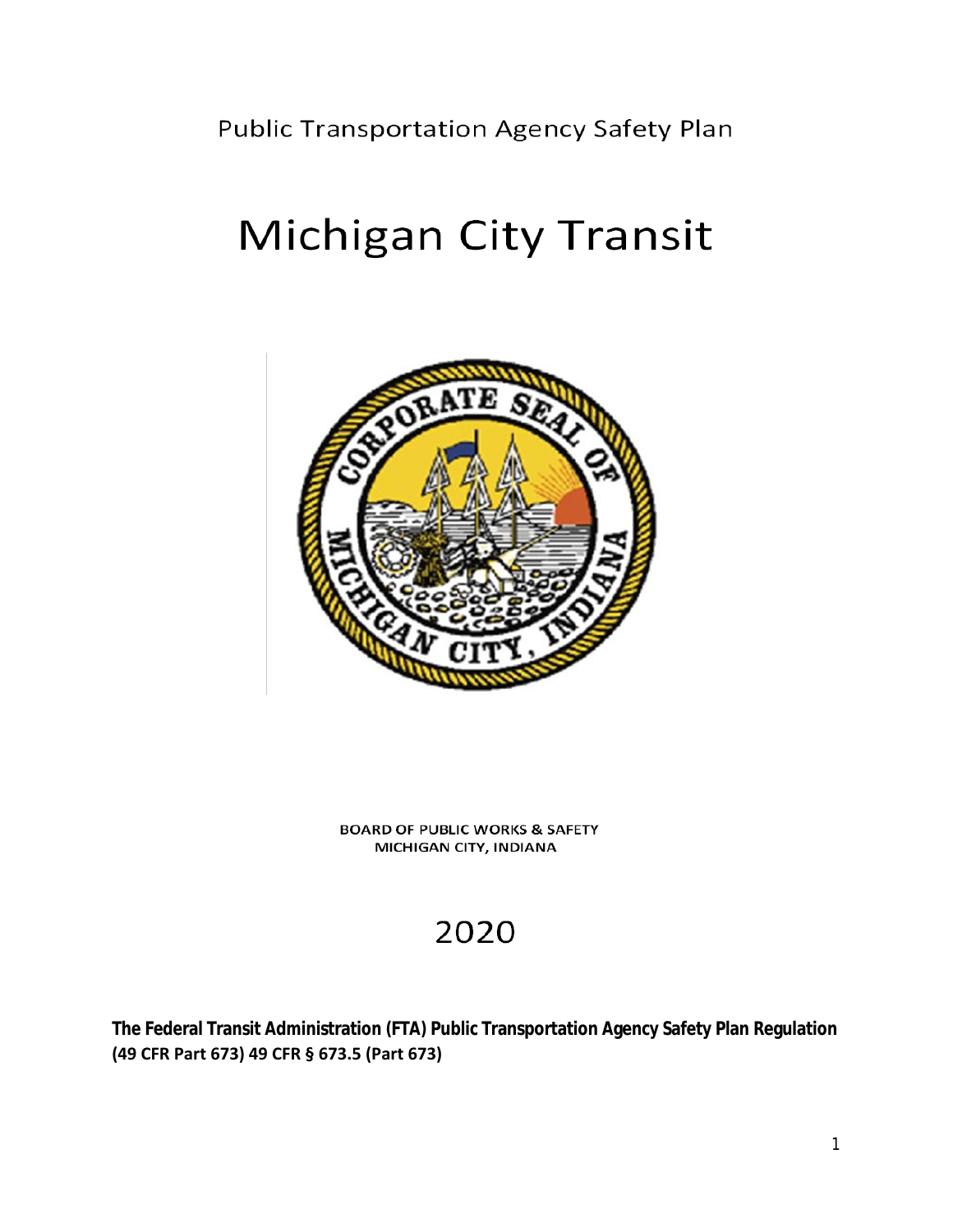#### **Table of Contents**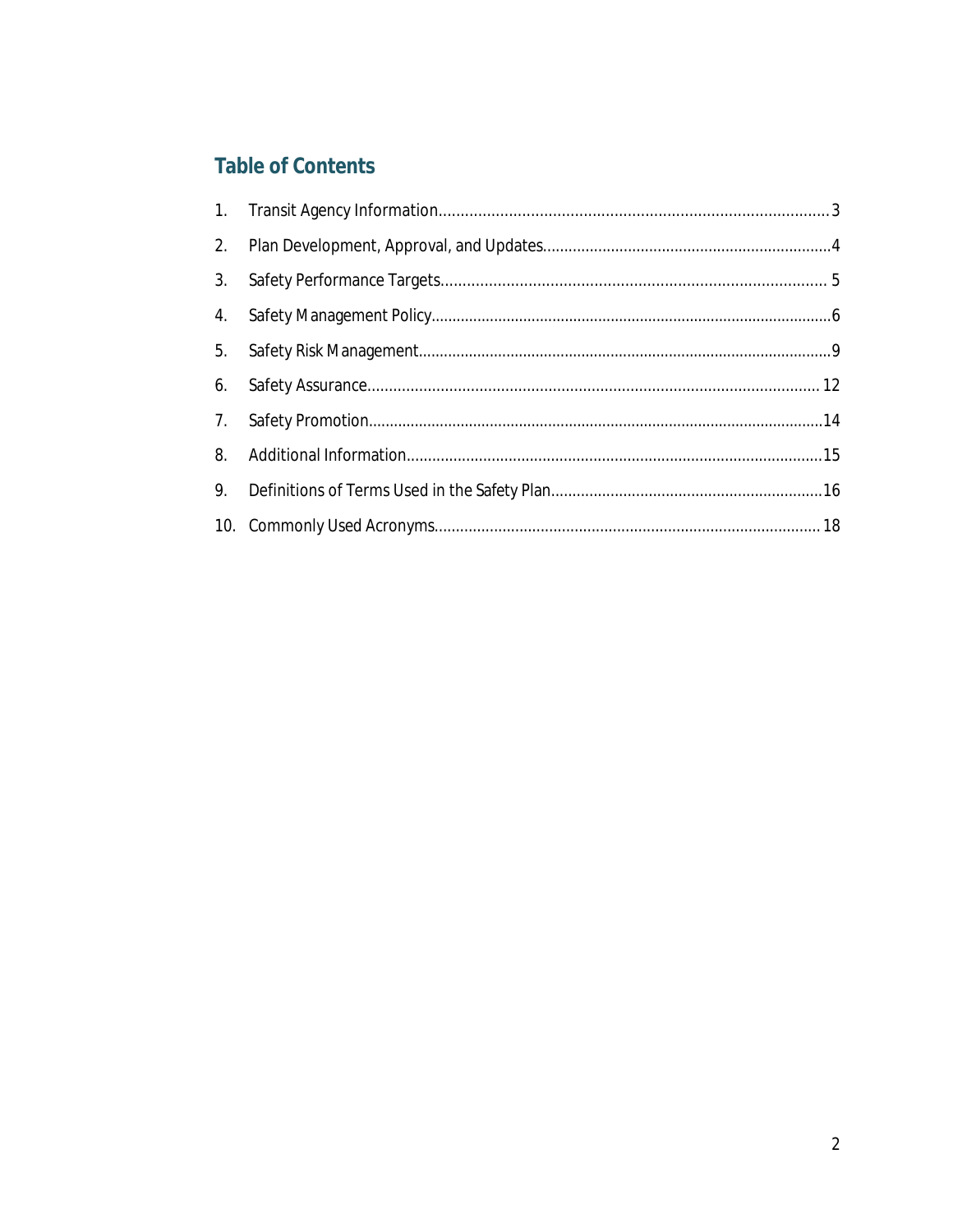### **1. Transit Agency Information**

**Michigan City Transit 1891 Kentucky Street Michigan City, Indiana 46360 (219) 893-1502 [www.emichigancity.com/339/Transit](http://www.emichigancity.com/339/Transit)**

**Accountable Executive:** Cranston Harris, [charris@emichigancity.com](mailto:charris@emichigancity.com) **Chief Safety Officer/Director:** Robin Tillman, [rtillman@emichigancity.com](mailto:rtillman@emichigancity.com)

**Modes of Service:**Fixed Route /Complimentary Paratransit

**FTA Funding Sources:** FTA Section 5307

#### **Modes of Service Directly Provided:**  Fixed Route

**Commuter** Complimentary Paratransit Michigan City Transit does not provide transit services on behalf of another transit agency or entity.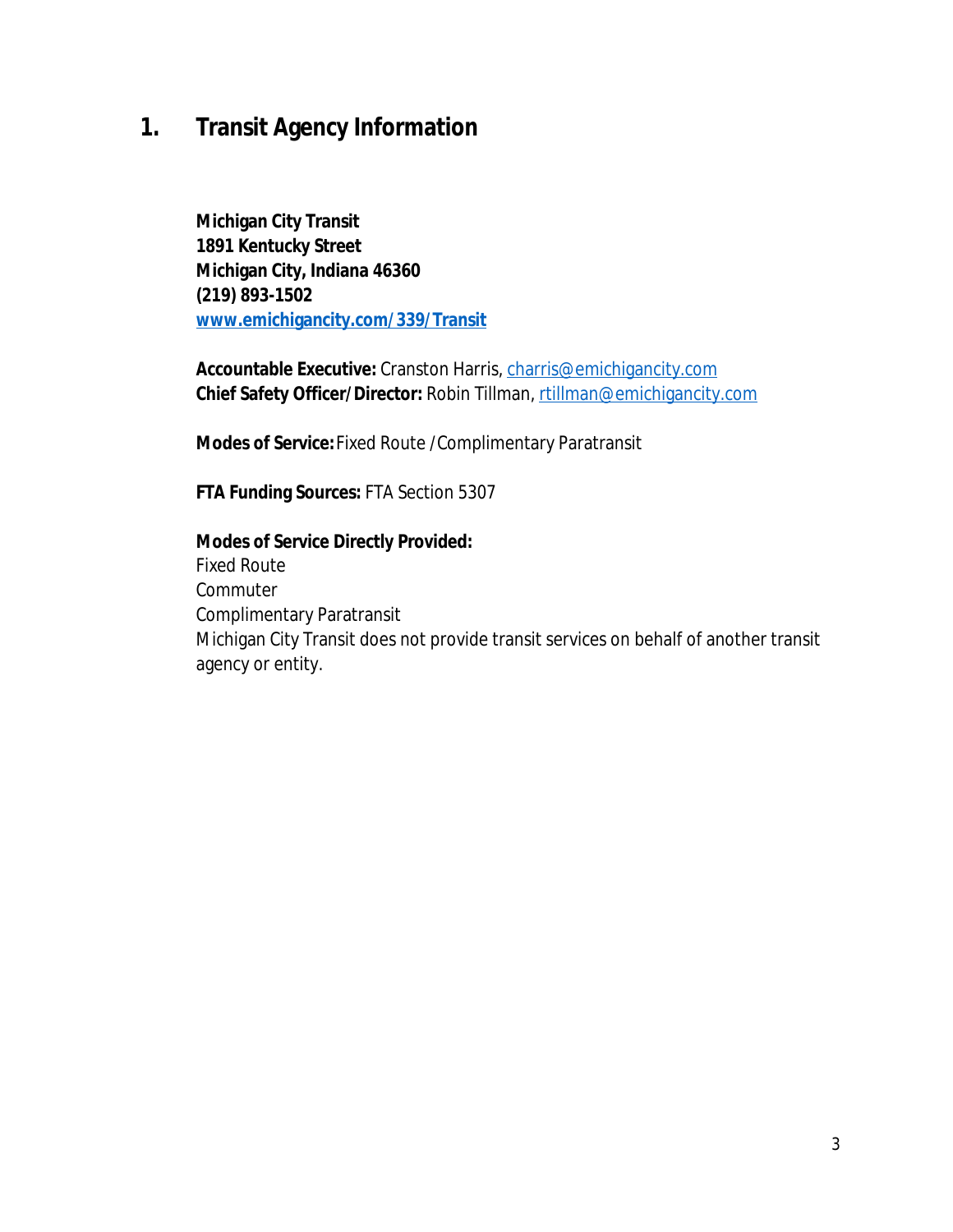### **2. Plan Development, Approval, and Updates**

| Name of Entity That<br><b>Drafted This Plan</b>                          |                                  | <b>Michigan City Transit</b>                                                |                              |  |                    |  |  |
|--------------------------------------------------------------------------|----------------------------------|-----------------------------------------------------------------------------|------------------------------|--|--------------------|--|--|
| Signature by the<br><b>Accountable Executive</b>                         |                                  | <b>Signature of Accountable Executive</b>                                   | Date of Signature            |  |                    |  |  |
|                                                                          |                                  | <b>Cranston Harris</b>                                                      |                              |  |                    |  |  |
|                                                                          |                                  | Name of Individual/Entity That Certified This Plan                          | <b>Date of Certification</b> |  |                    |  |  |
| <b>Certification of</b><br>Compliance                                    |                                  | Michigan City Board of Public Works and Safety,<br><b>Mayor Duane Parry</b> |                              |  |                    |  |  |
|                                                                          |                                  | <b>Relevant Documentation (title and location)</b>                          |                              |  |                    |  |  |
|                                                                          |                                  | Michigan City Transit Agency Safety Plan                                    |                              |  |                    |  |  |
| <b>Version Number and Updates</b>                                        |                                  |                                                                             |                              |  |                    |  |  |
| <b>Version</b><br><b>Number</b>                                          | <b>Section/Pages</b><br>Affected |                                                                             | <b>Reason for Change</b>     |  | <b>Date Issued</b> |  |  |
| 1(One)                                                                   | All                              |                                                                             | <b>New Document</b>          |  | 12/7/2020          |  |  |
|                                                                          |                                  |                                                                             |                              |  |                    |  |  |
|                                                                          |                                  |                                                                             |                              |  |                    |  |  |
|                                                                          |                                  |                                                                             |                              |  |                    |  |  |
| Annual Review and Update of the Public Transportation Agency Safety Plan |                                  |                                                                             |                              |  |                    |  |  |

**Michigan City Transit will submit any/all updates, revisions and amendments for annual review in the month of September to the Michigan City Board of Public Works and Safety for approval. In accordance with 49 CFR 673.11(a)(5)**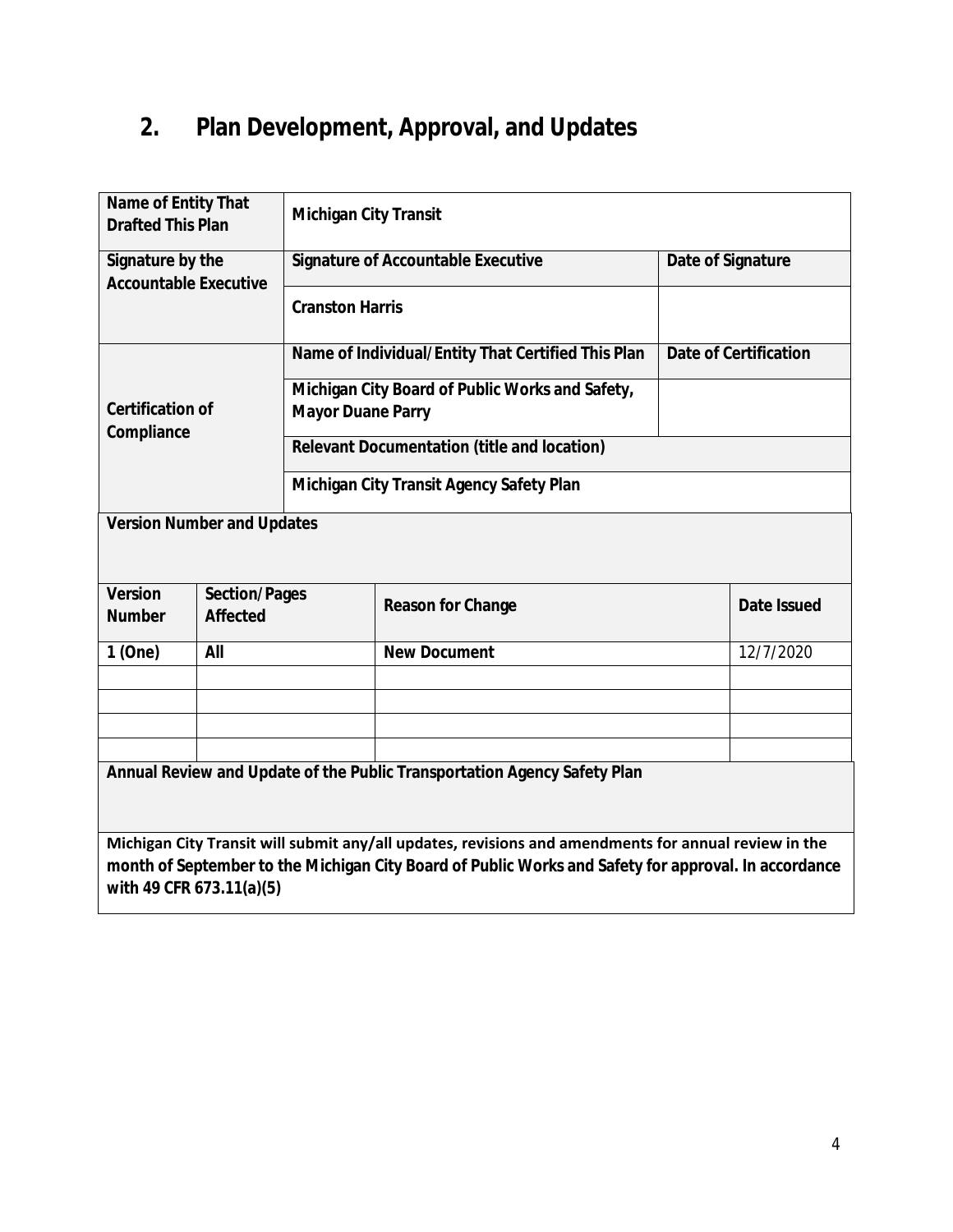### **3. Safety Performance Targets**

| Targets below are based on review of the previous 5 years of Michigan City Transit safety performance data. |                            |                                              |                                 |                                            |                                         |                                                 |                                             |
|-------------------------------------------------------------------------------------------------------------|----------------------------|----------------------------------------------|---------------------------------|--------------------------------------------|-----------------------------------------|-------------------------------------------------|---------------------------------------------|
| <b>Mode of Transit</b><br>Service                                                                           | <b>Fatalities</b><br>Total | <b>Fatalities</b><br>(per<br>100,000<br>VRM) | <b>Injuries</b><br><b>Total</b> | <b>Injuries</b><br>(per<br>100,000<br>VRM) | <b>Safety</b><br>Events<br><b>Total</b> | System<br>Safety<br>Events<br>(per 100<br>VRM)) | System<br>Reliability<br>(VRM/<br>failures) |
| <b>Fixed Route Bus</b>                                                                                      | $\bf{0}$                   | $\bf{0}$                                     | 6                               | .6                                         | $\overline{2}$                          | $\cdot$ .2                                      | 27,277                                      |
| <b>Commuter Route</b>                                                                                       | $\bf{0}$                   | $\boldsymbol{0}$                             | $\overline{2}$                  | .3                                         |                                         | .16                                             | 56,017                                      |
| <b>Demand Response</b>                                                                                      | $\bf{0}$                   | $\bf{0}$                                     | $\bf{0}$                        | .0                                         |                                         | .5                                              | 40,654                                      |

**Safety Performance Target Coordination**

*Michigan City Transit shares safety performance targets with Northern Indiana Reginal Planning Commission (NIRPC) annually as part of our continued coordination of transit data. This data also includes Transit Asset Management Plan updates and anticipated capital replacement schedules.*

| <b>Targets</b>                                  | <b>State Entity Name</b>                                              | <b>Date Targets Transmitted</b> |  |  |
|-------------------------------------------------|-----------------------------------------------------------------------|---------------------------------|--|--|
| <b>Transmitted to</b><br>the State              | Indiana Department of Transportation<br>(IDOT)                        | December 18, 2020               |  |  |
| <b>Targets</b><br><b>Transmitted to</b>         | <b>Metropolitan Planning Organization</b>                             | <b>Date Targets Transmitted</b> |  |  |
| the Metropolitan<br>Planning<br>Organization(s) | <b>Northern Indiana Reginal Planning</b><br><b>Commission (NIRPC)</b> | December 18, 2020               |  |  |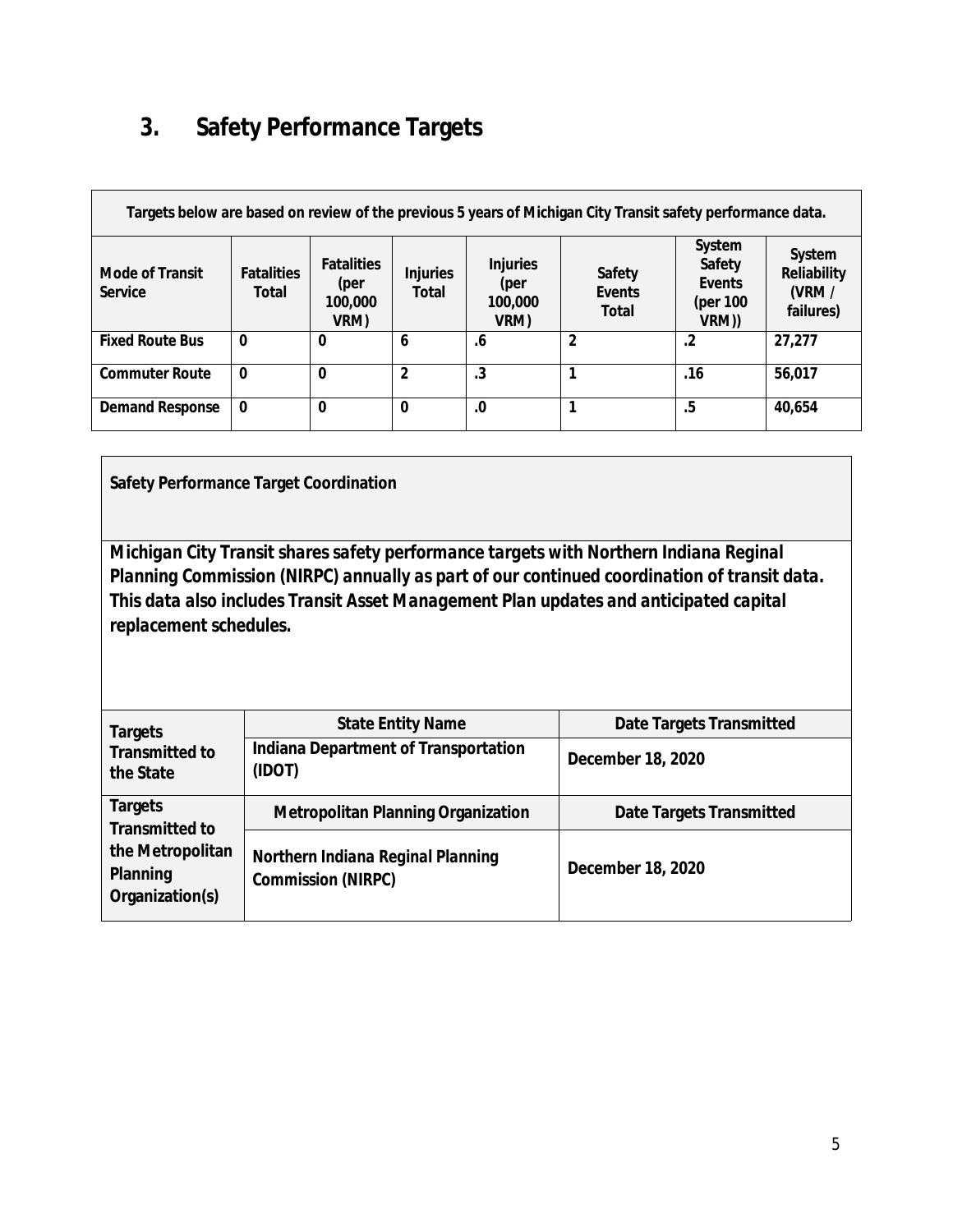### **4. Safety Management Policy**

#### **Safety Management Policy Statement**

Michigan City Transit strives to provide safe, reliable, comfortable, and innovative transportation options to every member of the community. The Public Transportation Agency Safety Plan (PTASP) has been developed to integrate safety into all Michigan City Transit system operations. By using the procedures contained in the PTASP, Michigan City Transit can continue to improve the safety and security of Michigan City Transit's operation and services.

This PTASP describes the policies, procedures, and requirements to be followed by management, maintenance, and operations personnel to provide a safe environment for Michigan City Transit employees, customers, and the general public. The goal of this program is to eliminate the human and fiscal cost of avoidable personal injury and vehicle accidents.

The Director/Supervisors shall provide the continuing support necessary to achieve the PTASP objectives. A key to the success of this effort is for employees to be aware that they are accountable for safely performing the requirements of their position. The success of the program also depends on all employees actively identifying potential hazards and making a commitment to the safety of others.

Michigan City Transit must be aware that decisions and actions often affect the safety of those in other operations. By following the processes described in the PTASP, Michigan City Transit will continue to improve performance and the safety of the system while creating a culture of safety.

#### **Michigan City Transit's commitment is to:**

**Support** the management of safety through the provision of appropriate resources that will result in an organizational culture that fosters safe practices, encourages effective employee safety reporting and communication, and actively manages safety with the same attention to results as the attention to the results of the other management systems of the organization;

**Integrate** the management of safety among the primary responsibilities of all Michigan City Department managers and employees;

**Clearly define** for all staff, managers, and employees alike, their accountabilities and responsibilities for the delivery of the organization's safety performance and the performance of Michigan City Transit's safety management system;

**Establish and operate** hazard identification and analysis, and safety risk evaluation activities--including an employee safety reporting program as a fundamental source for safety concerns and hazard identification--to eliminate or mitigate the safety risks of the consequences of hazards resulting from Michigan City Transit operations or activities to a point which is consistent with an acceptable level of safety performance;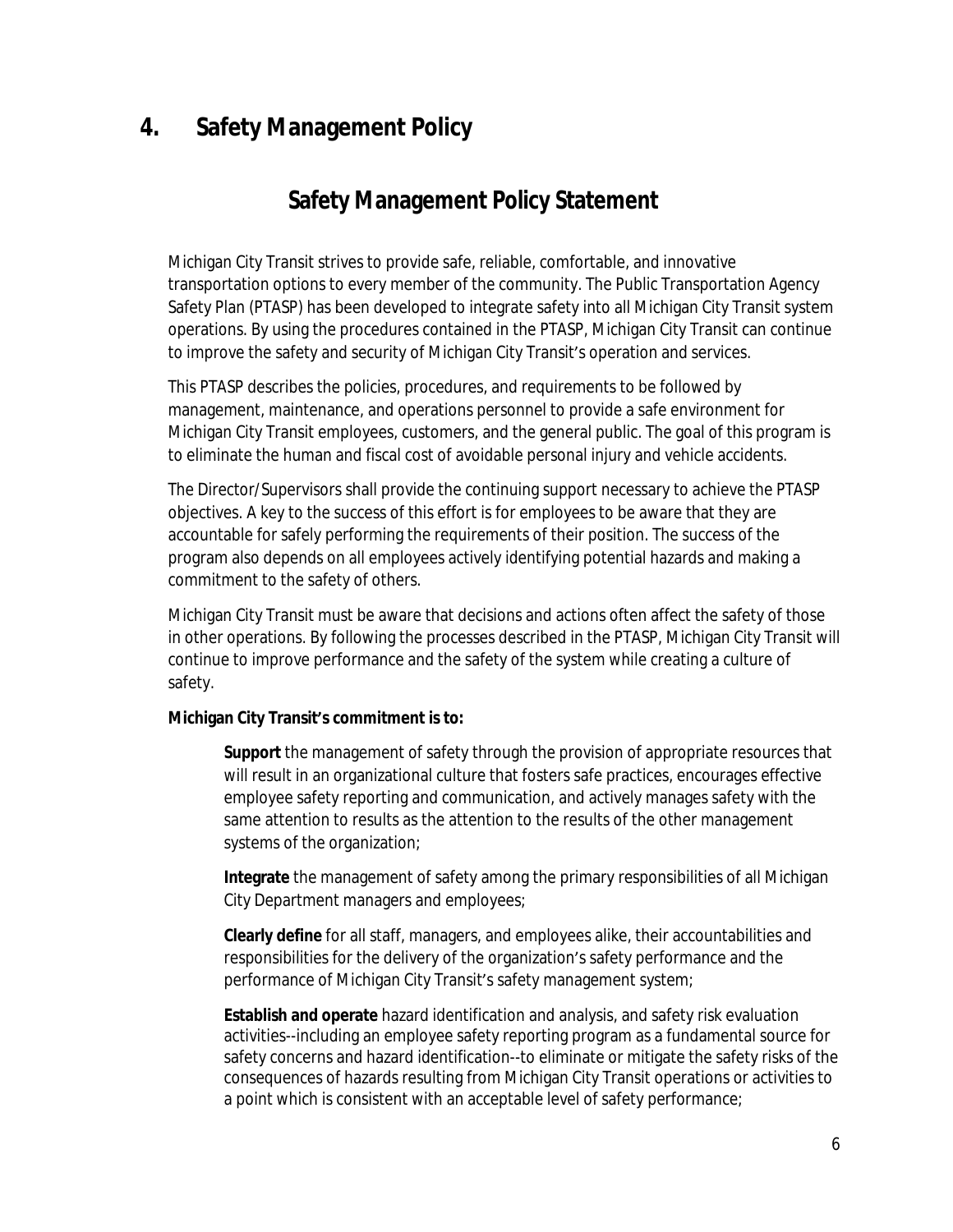**Ensure** that no action will be taken against any employee who discloses a safety concern through the employee safety reporting program, unless disclosure indicates, beyond any reasonable doubt, an illegal act, gross negligence, or a deliberate or willful disregard of regulations or procedures;

**Comply** with, and wherever possible exceed, legislative and regulatory requirements and standards;

**Ensure** that sufficient skilled and trained human resources are available to implement safety management processes;

**Ensure** that all staff are provided with adequate and appropriate safety-related information and training, are competent in safety management matters, and are allocated only tasks commensurate with their skills;

**Establish and measure** safety performance against realistic and data-driven safety performance indicators and safety performance targets;

**Continually improve** safety performance through management processes that ensure that appropriate safety management action is taken and is effective; and

**Ensure** externally supplied systems and services to support operations are delivered, meeting established safety performance standards.

#### **Michigan City Transit's Goals for Safety are established as follows:**

In collaboration with the City of Michigan City to design, test, and operate a transportation system that achieves an optimum level of safety, exceeding the safety performance of other transit systems of a similar size in the United States.

Identify and evaluate, then eliminate or control hazards to employees, customers, and the public.

Meet or exceed all government and industry occupational health and safety standards and practices.

Maximize the safety of future operations by affecting the design and procurement processes.

#### **The objectives of the PTASP are the means to achieving its goals. They also provide a method of evaluating the effectiveness of Michigan City Transit's safety efforts. The PTASP objectives are:**

Integrate safety management and hazard control practices within Michigan City Transit department.

Assign responsibilities for developing, updating, complying with, and enforcing safety policies, procedures, and requirements.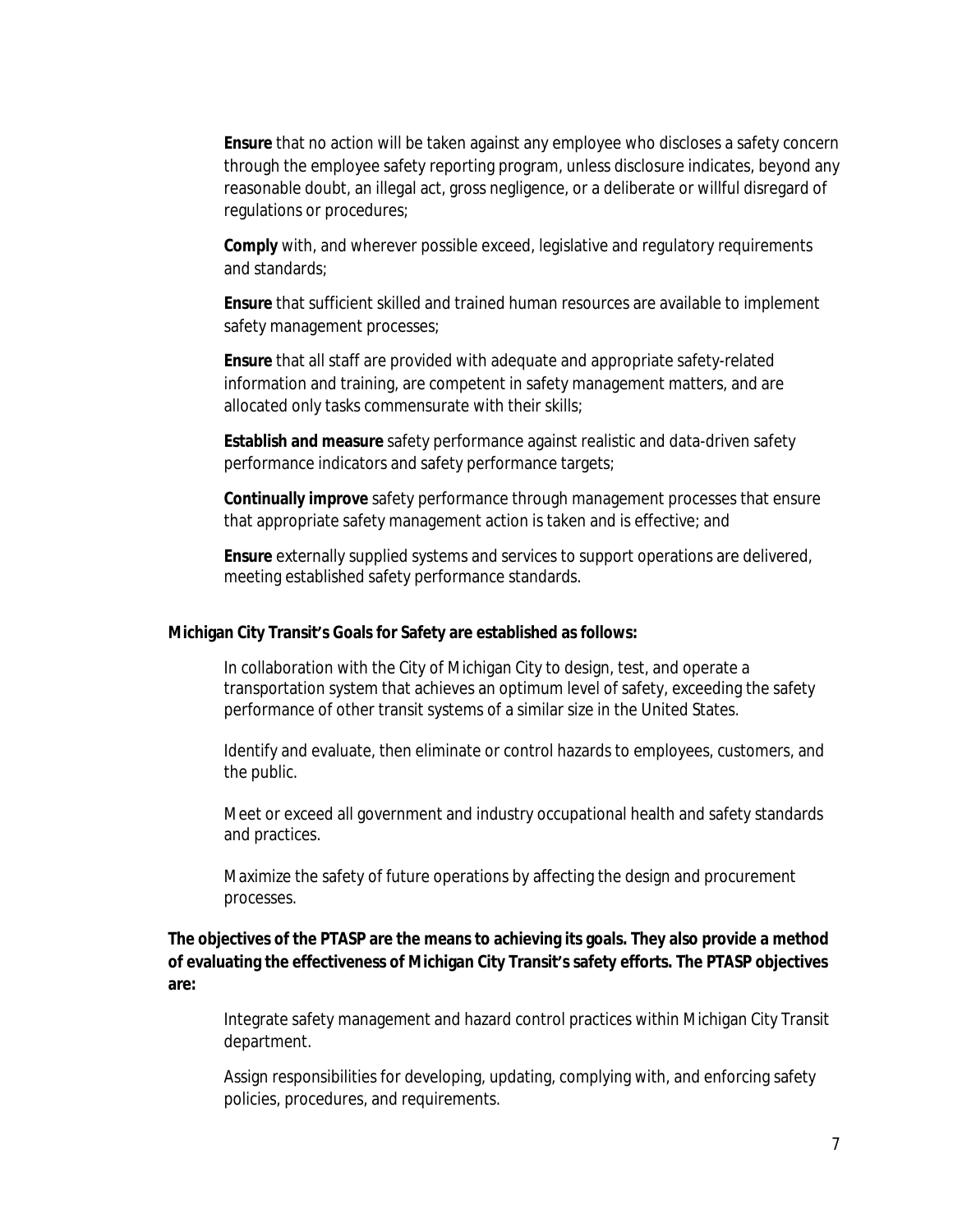Verify compliance with Michigan City Transit safety policies, procedures, and requirements through performance evaluations, accident/incident trends, and internal audits.

Investigate all accidents/incidents, including identifying and documenting the causes for the purpose of implementing corrective action to prevent a recurrence.

Increase investigation and systematic documentation of near misses.

Identify, analyze and resolve safety hazards in a timely manner.

Minimize system modifications during the operational phase by establishing and utilizing safety controls at system design and procurement phases.

Ensure that system modifications do not create new hazards.

Train employees and supervisors on the safety components of their job functions.

Michigan City Transit takes these commitments seriously as the lives of Michigan City Transit riders, employees and the general public depend on Michigan City Transit's ability to operate in a culture of safety.

\_\_\_\_\_\_\_\_\_\_\_\_\_\_\_\_\_\_\_\_\_\_\_\_\_\_\_\_\_\_\_\_\_\_\_\_\_\_\_\_\_\_\_\_\_\_\_\_\_\_\_\_\_ Cranston Harris, Central Services Superentendant, Accountable Executive

\_\_\_\_\_\_\_\_\_\_\_\_\_\_\_\_\_\_\_\_\_\_\_\_\_\_\_\_\_\_\_\_\_\_\_\_\_\_\_\_\_\_\_\_\_\_\_\_\_\_\_\_\_

Date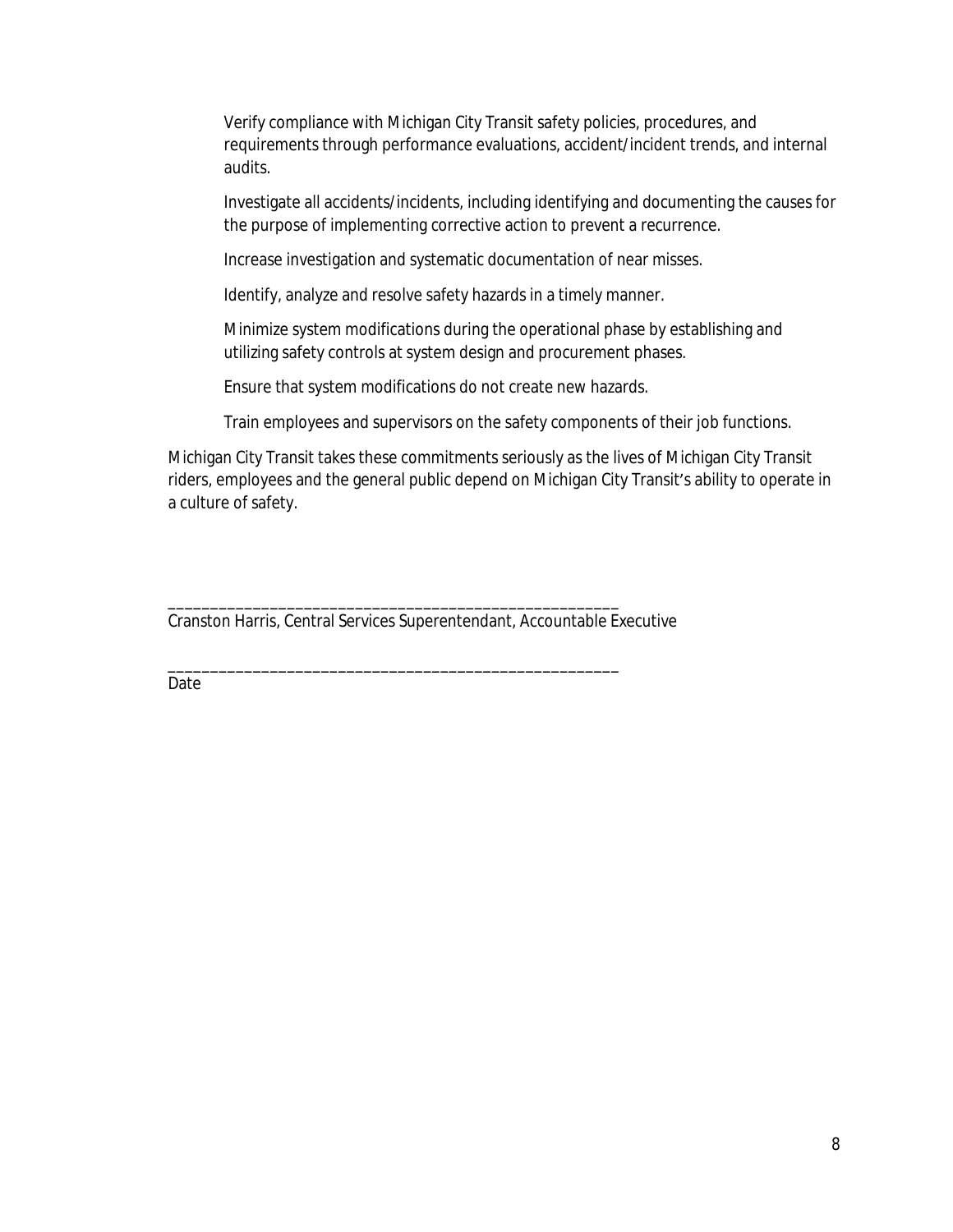### **5. Safety Risk Management**

Michigan City Transit provides training to all personnel in the identification of hazards and security threat while also providing tools to enable personnel to report these risks. Once the risk has been identified Michigan City Transit conducts an assessment of the risk to determine the necessary response and response time. The response may include further investigation or monitoring, action(s) to mitigate the hazard or security threat and follow-up assessment to ensure action taken is appropriate and effective.

#### **Safety Hazard Identification**:

Hazard and security threats are identified through different methods of monitoring the system. This includes system, employee and asset assessments conducted daily and on incremental basis. Michigan City Transit conducts the following routine and random evaluations of the system in the following departments:

**Personnel**/Each Michigan City Transit employee is evaluated annually to ensure they are performing their job to the expectations of the Agency. As part of their orientation process the employee is provided training and tools to perform their job while not receiving permanent status until completing 90 days of employment. During the 90 days period, the employee is evaluated to determine if they are properly prepared to perform their job.

Additional evaluations of the employee are conducted throughout the year through spot-checks of some aspect of their job function. If through spot-check or annual evaluation it is determined the employee's performance does not meet expectations or training standards, remedial training will be provided, and additional evaluations will take place to ensure remedial training was effective.

**Assets**/Rolling stock, facilities and equipment are monitored through a vigorous preventive maintenance plan (Attachment #2) aimed at identifying hazards and deficiencies as part of daily and scheduled inspections. Operations and Maintenance Departments coordinate the preventive maintenance program including daily Vehicle Inspection Reports (VIR)s, incremental and annual inspections.

Michigan City Transit updates the FTA required Transit Asset Management (TAM) Plan (Attachment #3) annually with data relevant to each asset to include a condition assessment, miles (with rolling stock and non-revenue vehicles) and age as to whether the asset is in a State of Good Repair (SGR). The TAM Plan allows Michigan City Transit management to plan asset replacement or rehabilitation for future years.

**System**/As part of Michigan City Transit's safety management system monitoring, the agency uses service evaluations when planning, spot-checking or responding to an event like an accident or incident. 401-Accident Reporting (Attachment #4), 302 - Incident/Complaint Reporting (Attachment #5 and 404- Accident Review Board Policies (Attachment #6). New routes are strategically developed with safety being the priority and passenger access second. Michigan City Transit Director plans and test all routes, Michigan City Board of Public Works and Safety approves all route before activating the route for revenue service. All routes are reviewed periodically to determine if environmental hazards may exist requiring modification to the route, schedule or vehicle.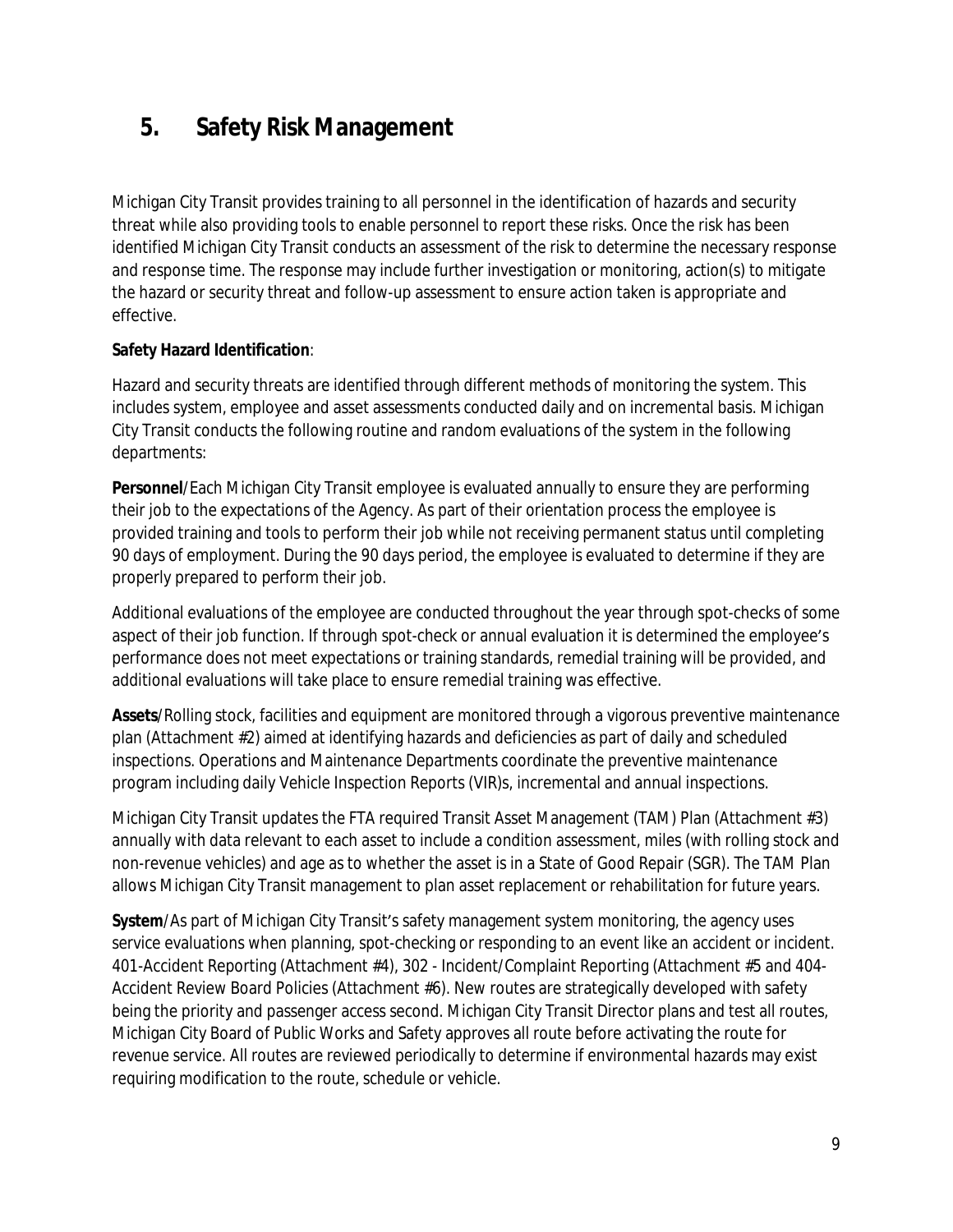All front-line staff have been trained to note any changes to service which may be considered a hazard or security threat and through the ESRP, notify their supervisors immediately via radio system or upon return to Michigan City Transit depending on the severity of the hazard.

**Hazard Identification Procedure**/Any employee seeing something through inspection or observation they deem to be a hazard are instructed to immediately report that hazard to the immediate supervisor regardless of the perceived level of threat. Depending on the situation, either the immediate supervisor or the employee will complete a Safety Hazard Report Form (Attachment #1) and submit it to the CSO/MCT Director.

If the hazard requires immediate mitigation, the employee will be instructed on steps to take to reduce the risk which may or may not alleviate the risk completely. Additional actions may be taken once the immediate risk mitigation has been taken. Some hazards may not pose an immediate risk but are still reported and the CSO/MCT Director will be responsible for risk assessment, investigation and mitigation strategy.

In some cases, a passenger or member of the general public may call Michigan City Transit with a complaint about a front-line employee which may rise to the level of hazardous behavior or actions. Michigan City Transit currently documents all customer complaints/compliments and takes appropriate action to investigate any complaints. Complaints deemed hazardous will trigger immediate action by supervisors.

Safety Hazard Report Forms will be located on all vehicles along with standard safety kits for accident and incident reporting, with all Customer Service Representatives/Dispatch, and Maintenance Departments. Safety Hazard Report Form, Matrix and Guidance (attachment #1).

The Safety Hazard Report Form will require the employee to briefly describe the hazard noting date, time of day, location, and other pertinent information. The form includes a section for the CSO/MCT Director or immediate supervisor to document immediate action taken to reduce risk, a risk assessment chart prioritizing the risk, and a section for additional follow-up action. All forms will be processed by the CSO/MCT Director and summarized periodically for trend analysis and include in safety performance measures.

**Safety Risk Assessment**/All Michigan City Transit staff have been provided with training appropriate for their positions within the organization. Michigan City Transit expects its employees to respond to hazards or threats with professional judgement as sometimes there might not be time to contact a supervisor to prevent an emergency event. In cases where the hazard can be reported without immediate risk, the employee will make an initial assessment of the risk as part of their report.

Once received by the CSO/MCT Director, the initial risk assessment may be amended requiring immediate, short, or long-term response.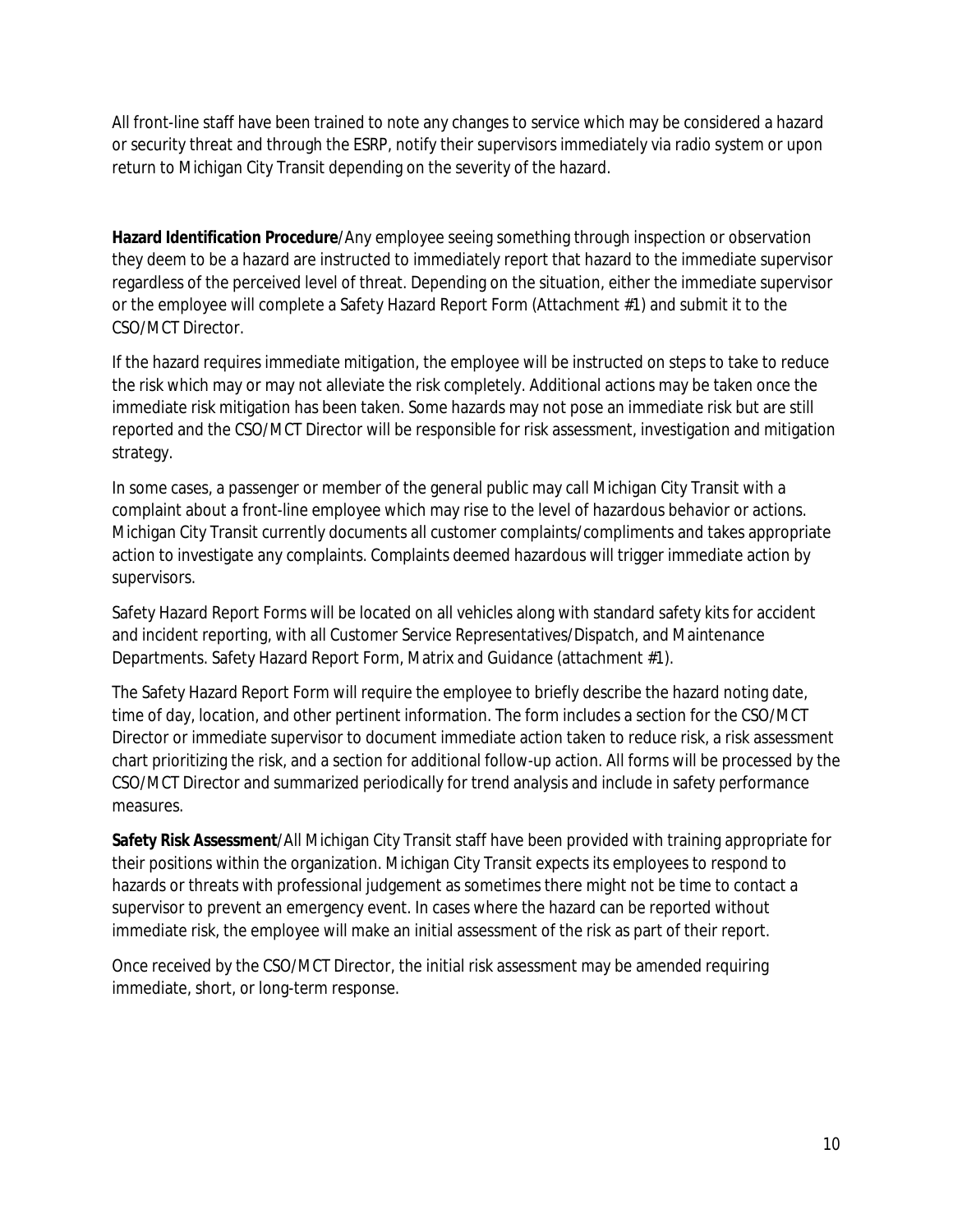**Level 1** - Immediate: A deficiency, threat or hazard requiring immediate attention to mitigate risk either temporarily until further action can be taken or complete mitigation.

**Level 2** - Short Term: Action is needed within seven days to mitigate an identified deficiency, threat or hazard. The deficiency, threat or hazard does not pose immediate danger but if no action is taken could elevate to an Immediate level risk.

**Level 3** - Long Term: A deficiency, threat or hazard has been identified but does not pose a threat currently but could at a later time. Continued monitoring and awareness are required.

The Chief Safety Officer (CSO) in coordination with staff will investigate each identified hazard, assess the risk, and take appropriate action to mitigate the risk. Additional mitigation may be needed based on follow-up monitoring to the action taken.

**Safety Risk Mitigation**/In response to all identified and assessed hazards, Michigan City Transit will take steps to mitigate the hazard and reduce or eliminate the risk to employees, riders, and public. Mitigation strategies will be dependent on results of investigation into the elements contributing to the risks. The investigation may include more than one department and may include interviews outside of the transit system.

Actions to mitigate risk will include all employees, riders, and public who may be impacted by either the hazard or the actions to reduce or alleviate the risk. Michigan City Transit will communicate actions to appropriate staff through methods appropriate risk assessment. In some cases, immediate communication through two-way communications (dispatch system, email) may be necessary. In other cases, bulletin board notices or memorandum posting may be appropriate.

Once a risk mitigation strategy has been implemented Michigan City Transit will monitor the actions to determine if full mitigation is possible and if not, is additional action necessary to alleviate the risk or is stepped up monitoring necessary. Some risks may not be completely mitigated but awareness to the risk will is a top priority.

All actions taken to mitigate risk will be documented and linked to the initial deficiency, threat, or hazard identification step.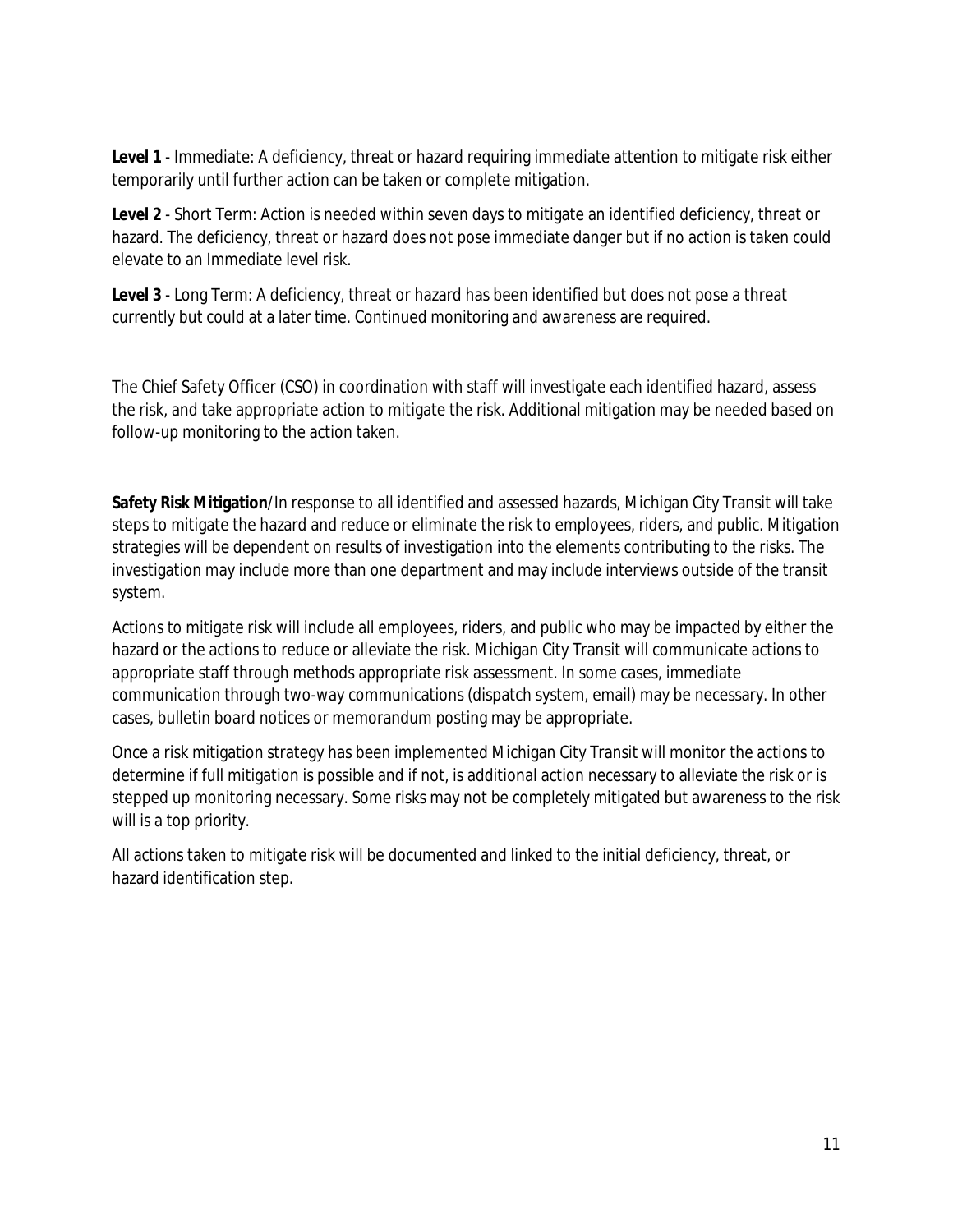### 6. Safety Assurance

Through our Safety Assurance process, Michigan City Transit:

Evaluates our compliance with operations and maintenance procedures to determine whether our existing rules and procedures are sufficient to control our safety risk;

Assesses the effectiveness of safety risk mitigations to make sure the mitigations are appropriate and are implemented as intended;

Investigates safety events to identify causal factors; and

Analyzes information from safety reporting, including data about safety failures, defects, or conditions.

#### **Safety Performance Monitoring and Measurement**

Michigan City Transit has many processes in place to monitor its entire transit system for compliance with operations and maintenance procedures, including:

Safety audits, Informal inspections, Regular review of onboard camera footage to assess drivers and specific incidents, Employee Safety Reporting Program (ESRP), Investigation of safety occurrences, Safety review prior to the launch or modification of any facet of service, Daily data gathering and monitoring of data related to the delivery of service, and Regular vehicle inspections and preventative maintenance.

Results from the above processes are compared against recent performance trends quarterly and annually by the Chief Safety Officer to determine where action needs to be taken. The Chief Safety Officer enters any identified non-compliant or ineffective activities, including mitigations, back into the SRM process for reevaluation by the Safety Committee.

Michigan City Transit monitors safety risk mitigations to determine if they have been implemented and are effective, appropriate, and working as intended. The Chief Safety Officer maintains a list of safety risk mitigations in the Safety Risk Register. The mechanism for monitoring safety risk mitigations varies depending on the mitigation.

The Chief Safety Officer establishes one or more mechanisms for monitoring safety risk mitigations as part of the mitigation implementation process and assigns monitoring activities to the appropriate director, manager, or supervisor. These monitoring mechanisms may include tracking a specific metric on daily, weekly, or monthly logs or reports; conducting job performance observations; or other activities. The Chief Safety Officer will endeavor to make use of existing Michigan City Transit's processes and activities before assigning new information collection activities.

Michigan City Transit's Chief Safety Officer and Safety Committee review the performance of individual safety risk mitigations during bimonthly Safety Committee meetings, based on the reporting schedule determined for each mitigation, and determine if a specific safety risk mitigation is not implemented or performing as intended. If the mitigation is not implemented or performing as intended, the Safety Committee will propose a course of action to modify the mitigation or take other action to manage the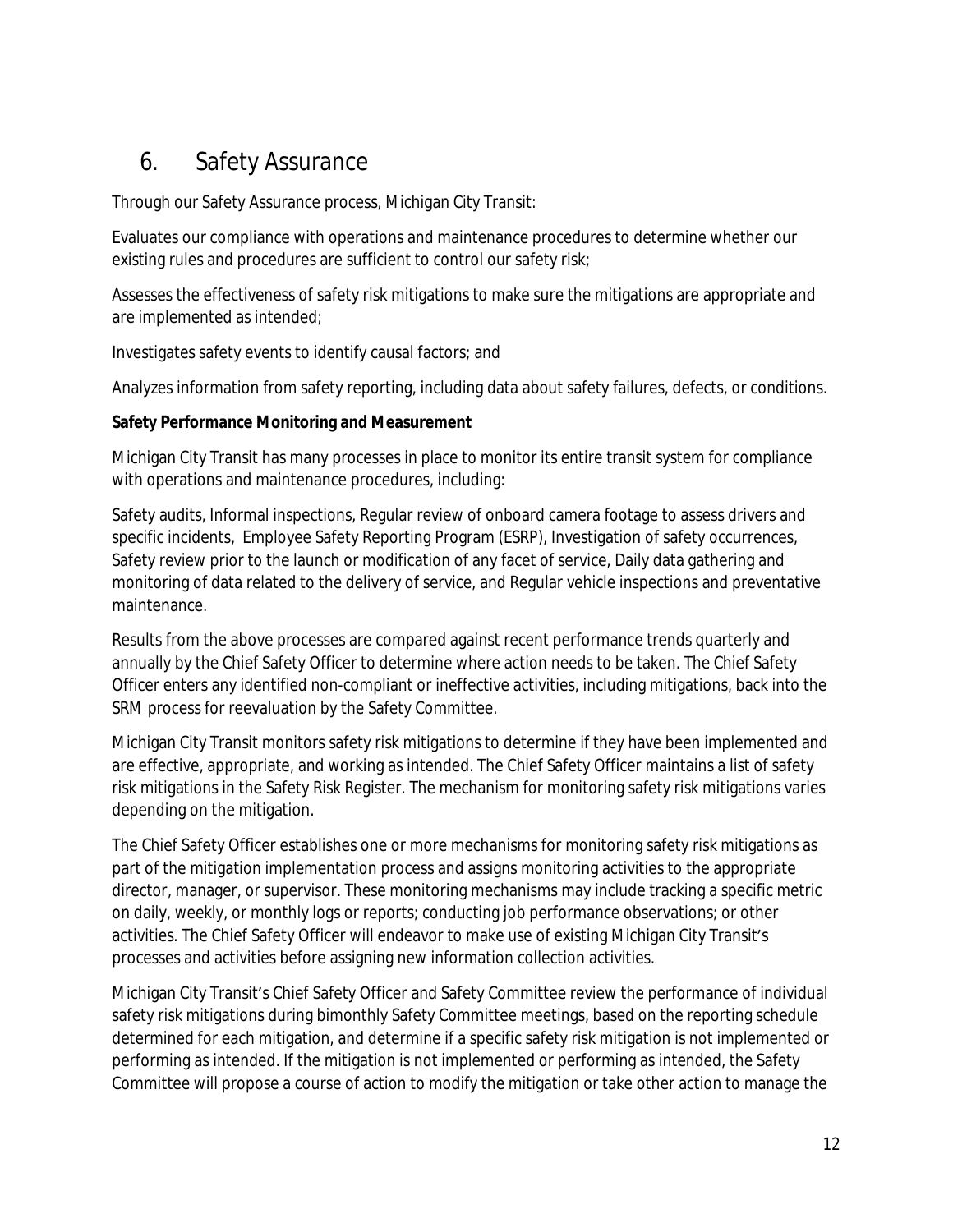safety risk. The Chief Safety Officer will approve or modify this proposed course of action and oversee its execution.

Michigan City Transit's Chief Safety Officer and Safety Committee also monitor Michigan City Transit's operations on a large scale to identify mitigations that may be ineffective, inappropriate, or not implemented as intended by: Reviewing results from accident, incident, and occurrence investigations; Monitoring employee safety reporting; Reviewing results of internal safety audits and inspections; and Analyzing operational and safety data to identify emerging safety concerns.

The Chief Safety Officer/Michigan City Transit Director works with the Safety Committee and Accountable Executive to carry out and document all monitoring activities.

Michigan City Transit maintains documented procedures for conducting safety investigations of events (accidents, incidents, and occurrences, as defined by FTA) to find causal and contributing factors and review the existing mitigations in place at the time of the event (see Michigan City Transit's Accident Reporting and Procedures, Incident/Complaint Reporting Procedures, and Safety Hazard Identification Report Procedure and for specific procedures for conducting safety investigations). These procedures also reflect all traffic safety reporting and investigation requirements established by Indiana State Department of Motor Vehicles.

The Chief Safety Officer/MCT Director maintains all documentation of Michigan City Transit's investigation policies, processes, forms, checklists, activities, and results. As detailed in Michigan City Transit's procedures, an investigation report is prepared by Accident/Incident Review Board for integration into their analysis of the event.

Michigan City Transit's Accident/Incident Review Board consists of (5) five members that represent management, the union operators, and maintenance. The Chief Safety Officer/MCT Director chairs the board. MCT's Accident/Incident Review Board determines whether: The accident was preventable or non-preventable; Personnel require discipline or retraining; The causal factor(s) indicate(s) that a safety hazard contributed to or was present during the event; and The accident appears to involve underlying organizational causal factors beyond just individual employee behavior.

The Chief Safety Officer and Safety Committee consists of (4) four members that represent management, the union operators, and maintenance technician routinely review safety data captured in employee safety reports, safety meeting minutes, customer complaints, and other safety communication channels. When necessary, the Chief Safety Officer and Safety Committee ensure that the concerns are investigated or analyzed through Michigan City Transit's SRM process.

The Chief Safety Officer and Safety Committee also review internal and external reviews, including audits and assessments, with findings concerning Michigan City Transit's safety performance, compliance with operations and maintenance procedures, or the effectiveness of safety risk mitigations.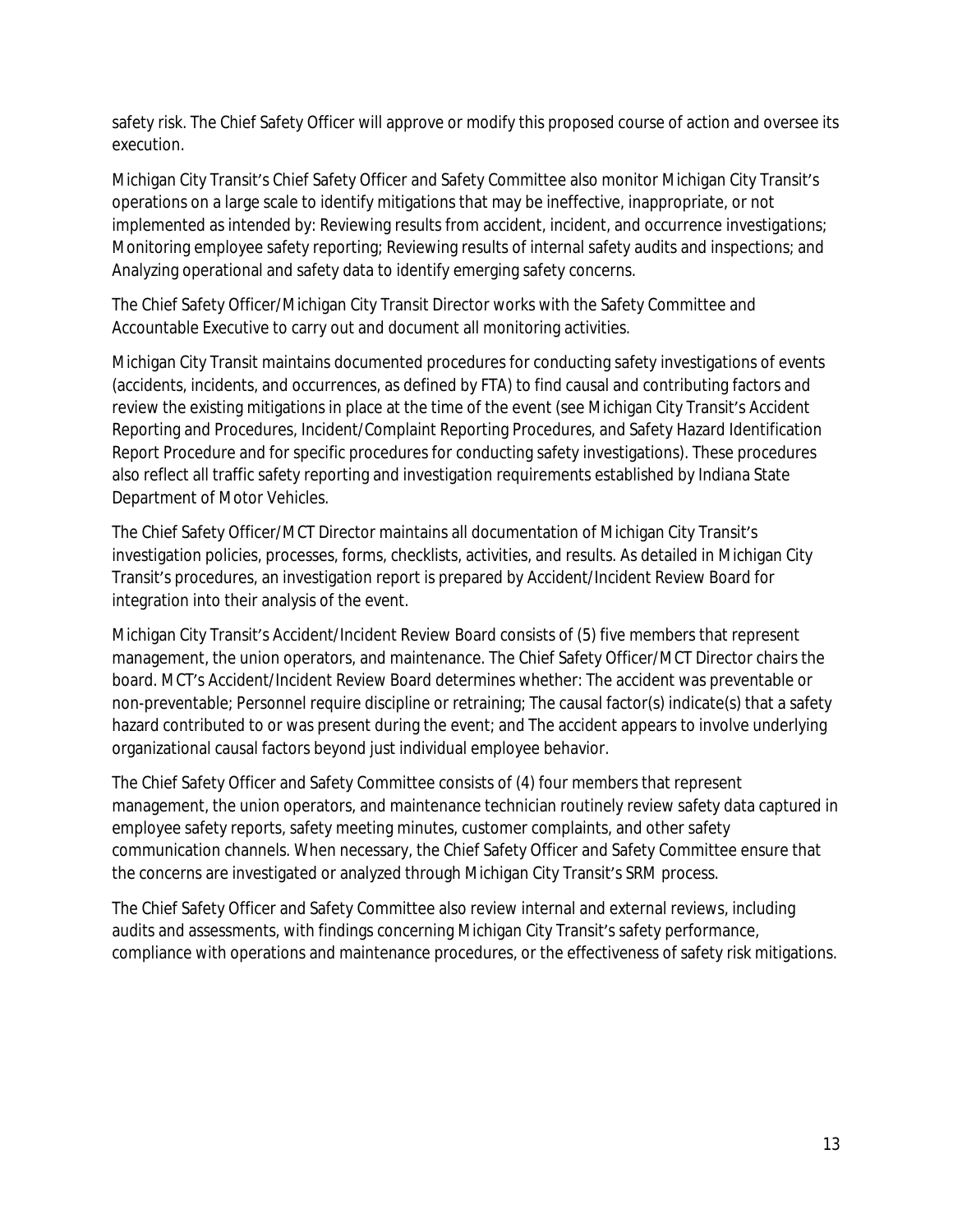### 7. Safety Promotion

Michigan City Transit's comprehensive safety training program applies to all Michigan City Transit's employees directly responsible for safety, including: Bus vehicle operators, Dispatchers, Maintenance technicians, Managers and supervisors, Chief Safety Officer, and Accountable Executive.

Michigan City Transit dedicates resources to conduct a comprehensive safety training program, as well as training on SMS roles and responsibilities. The scope of the safety training, including annual refresher training, is appropriate to each employee's individual safety-related job responsibilities and their role in the SMS.

Basic training requirements for Michigan City Transit employees, including frequencies and refresher training, are documented in Michigan City Transit Safety Training Log and Minutes.

Operations safety-related skill training includes the following: New-hire bus vehicle operator classroom and hands-on skill training, Bus vehicle operator refresher training, Bus vehicle operator retraining (recertification or return to work), On-the-job training for dispatchers, On-the-job training for operations supervisors and managers, and Accident investigation training for operations supervisors and managers.

Vehicle maintenance safety-related skill training includes the following: Ongoing vehicle maintenance technician skill training, Ongoing skill training for vehicle maintenance supervisors, Accident investigation training for vehicle maintenance supervisors.

Michigan City Transit's Accountable Executive and Agency Leadership and Executive Management team must complete FTA's SMS Awareness online training and an executive session on safety management sponsored by Michigan City Transit's.

#### **Safety Communication**

Michigan City Transit's Chief Safety Officer coordinate Michigan City Transit's safety communication activities for the SMS. Michigan City Transit's activities focus on the three categories of communication activity established in 49 CFR Part 673 (Part 673):

**Communicating safety and safety performance information throughout the agency:** Michigan City Transit communicates information on safety and safety performance in its quarterly newsletter and during quarterly All-Staff Meetings. Michigan City Transit also has a permanent agenda item in all monthly Drivers' Meetings dedicated to safety. Information typically conveyed during these meetings includes safety performance statistics, lessons learned from recent occurrences, upcoming events that may impact Michigan City Transit's service or safety performance, and updates regarding SMS implementation. Michigan City Transit also requests information from drivers during these meetings, which is recorded in meeting minutes. Finally, Michigan City Transit's Director/ CSO posts safety bulletins and flyers on the bulletin boards located in all bus operator break rooms, advertising safety messages and promoting awareness of safety issues.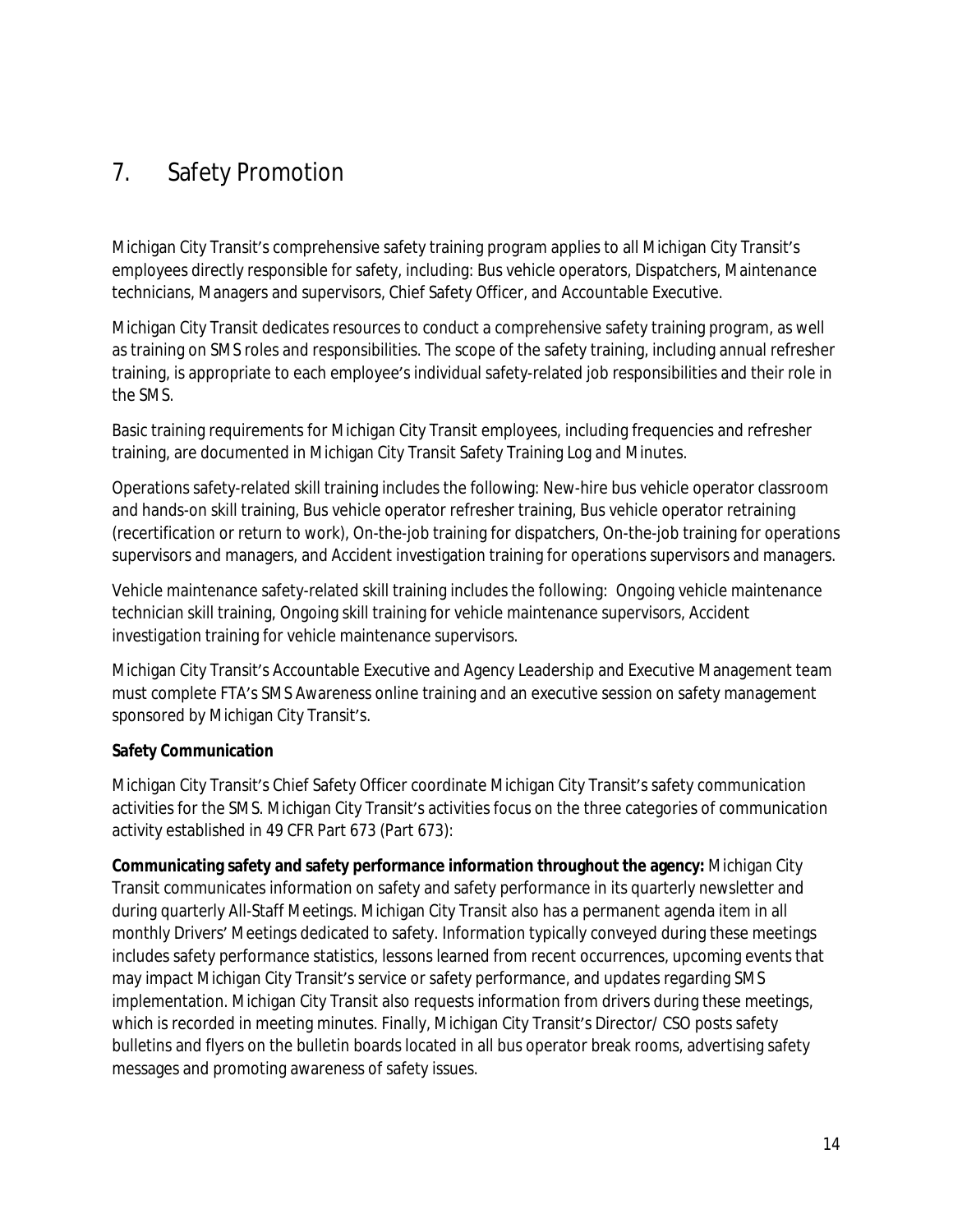**Communicating information on hazards and safety risks relevant to employees' roles and responsibilities throughout the agency**: As part of new-hire training, Michigan City Transit distributes safety policies and procedures, included in the Michigan City Transit's Employee Handbook, to all employees. Michigan City Transit provides training on these policies and procedures and discusses them during safety talks between supervisors and bus operators and vehicle technicians. For newly emerging issues or safety events at the agency, Michigan City Transit Chief Safety Officer issues bulletins or messages to employees that are reinforced by supervisors in one-on-one or group discussions with employees.

**Informing employees of safety actions taken in response to reports submitted through the ESRP:**

Michigan City Transit provides targeted communications to inform employees of safety actions taken in response to reports submitted through the ESRP, including handouts and flyers, safety talks, updates to bulletin boards, and one-on-one discussions between employees and supervisors.

### 8. Additional Information

Michigan City Transit will maintain documentation related to the implementation of its SMS; the programs, policies, and procedures used to carry out this ASP; and the results from its SMS processes and activities for three years after creation. They will be available to the FTA or other Federal or oversight entity upon request.

#### **Attachments;**

**1. Michigan City Transit** - Safety Hazard Identification, Safety Assessment & Matrix, and Mitigation

Strategy Report and Guidance

- **2. Michigan City Transit – Safety Hazard Register (Sample)**
- **3. Michigan City Transit Policy # 701** System Maintenance Program / Michigan City Transit

Wheelchair Lift Policy

- **4. Michigan City Transit Asset Management Plan**
- **5. Michigan City Transit Policy # 401** Accident Reporting and Procedures
- **6. Michigan City Transit #302** Incident/Complaint Reporting Procedures
- **7. Michigan City Transit Policy # 404** Accident Review Board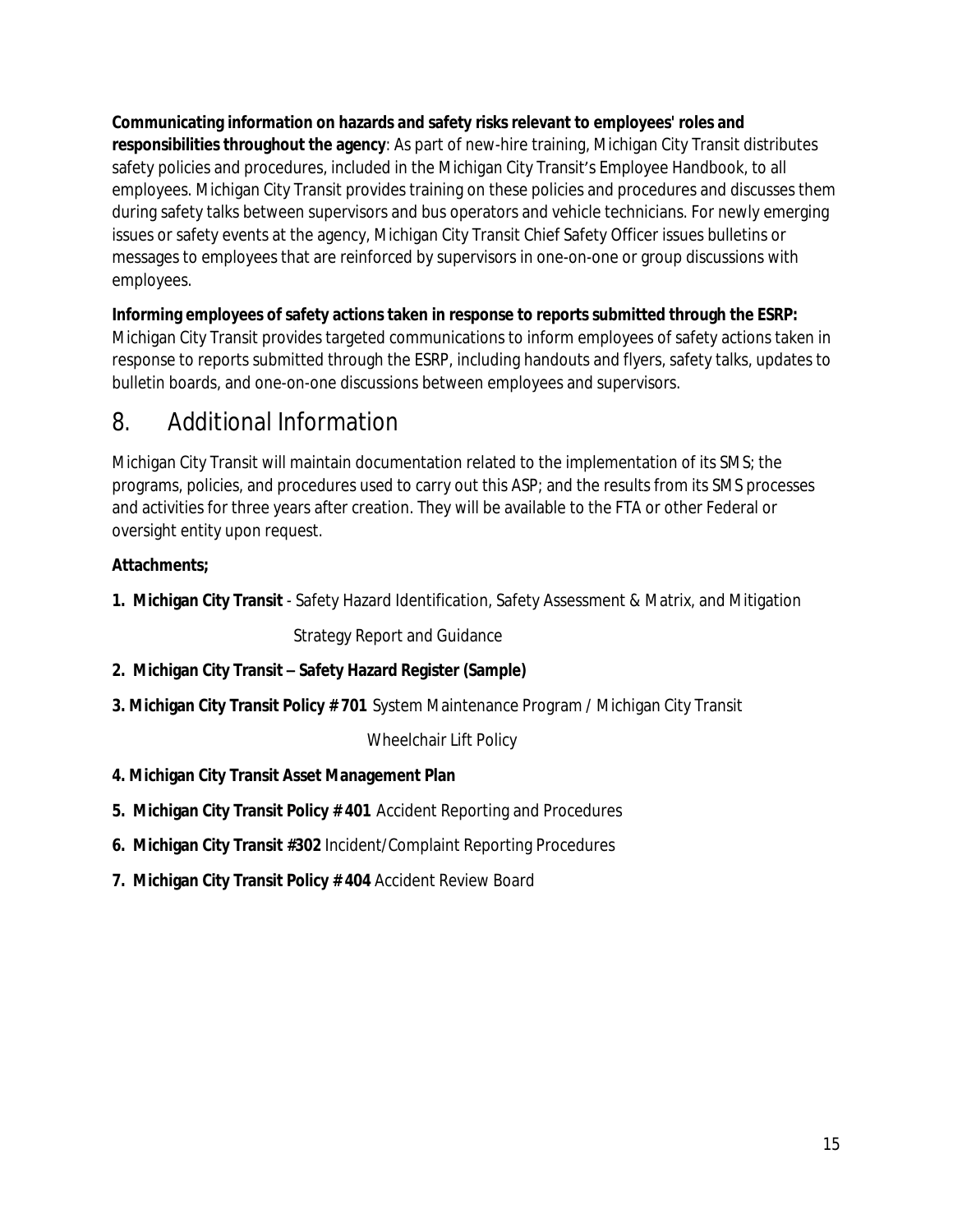### 9. Definitions of Terms Used in the Safety Plan

Michigan City Transit incorporates all of FTA's definitions that are in 49 CFR § 673.5 of the Public Transportation Agency Safety Plan regulation.

**Accident** means an Event that involves any of the following: A loss of life; a report of a serious injury to a person; a collision of public transportation vehicles; a runaway train; an evacuation for life safety reasons; or any derailment of a rail transit vehicle, at any location, at any time, whatever the cause.

**Accountable Executive** means a single, identifiable person who has ultimate responsibility for carrying out the Public Transportation Agency Safety Plan of a public transportation agency; responsibility for carrying out the agency's Transit Asset Management Plan; and control or direction over the human and capital resources needed to develop and maintain both the agency's Public Transportation Agency Safety Plan, in accordance with 49 U.S.C. 5329(d), and the agency's Transit Asset Management Plan, in accordance with 49 U.S.C. 5326.

**Equivalent Authority** means an entity that carries out duties similar to that of a Board of Directors for a recipient or subrecipient of FTA funds under 49 U.S.C. Chapter 53, including sufficient authority to review and approve a recipient or subrecipient's Public Transportation Agency Safety Plan.

**Event** means any Accident, Incident, or Occurrence.

**Hazard** means any real or potential condition that can cause injury, illness, or death; damage to or loss of the facilities, equipment, rolling stock, or infrastructure of a public transportation system; or damage to the environment.

**Incident** means an event that involves any of the following: a personal injury that is not a serious injury; one or more injuries requiring medical transport; or damage to facilities, equipment, rolling stock, or infrastructure that disrupts the operations of a transit agency.

**Investigation** means the process of determining the causal and contributing factors of an accident, incident, or hazard, for the purpose of preventing recurrence and mitigating risk.

**National Public Transportation Safety Plan** means the plan to improve the safety of all public transportation systems that receive Federal financial assistance under 49 U.S.C. Chapter 53.

**Occurrence** means an Event without any personal injury in which any damage to facilities, equipment, rolling stock, or infrastructure does not disrupt the operations of a transit agency.

**Operator of a public transportation system** means a provider of public transportation as defined under 49 U.S.C. 5302.

**Performance measure** means an expression based on a quantifiable indicator of performance or condition that is used to establish targets and to assess progress toward meeting the established targets.

**Performance target** means a quantifiable level of performance or condition, expressed as a value for the measure, to be achieved within a time period required by the FTA.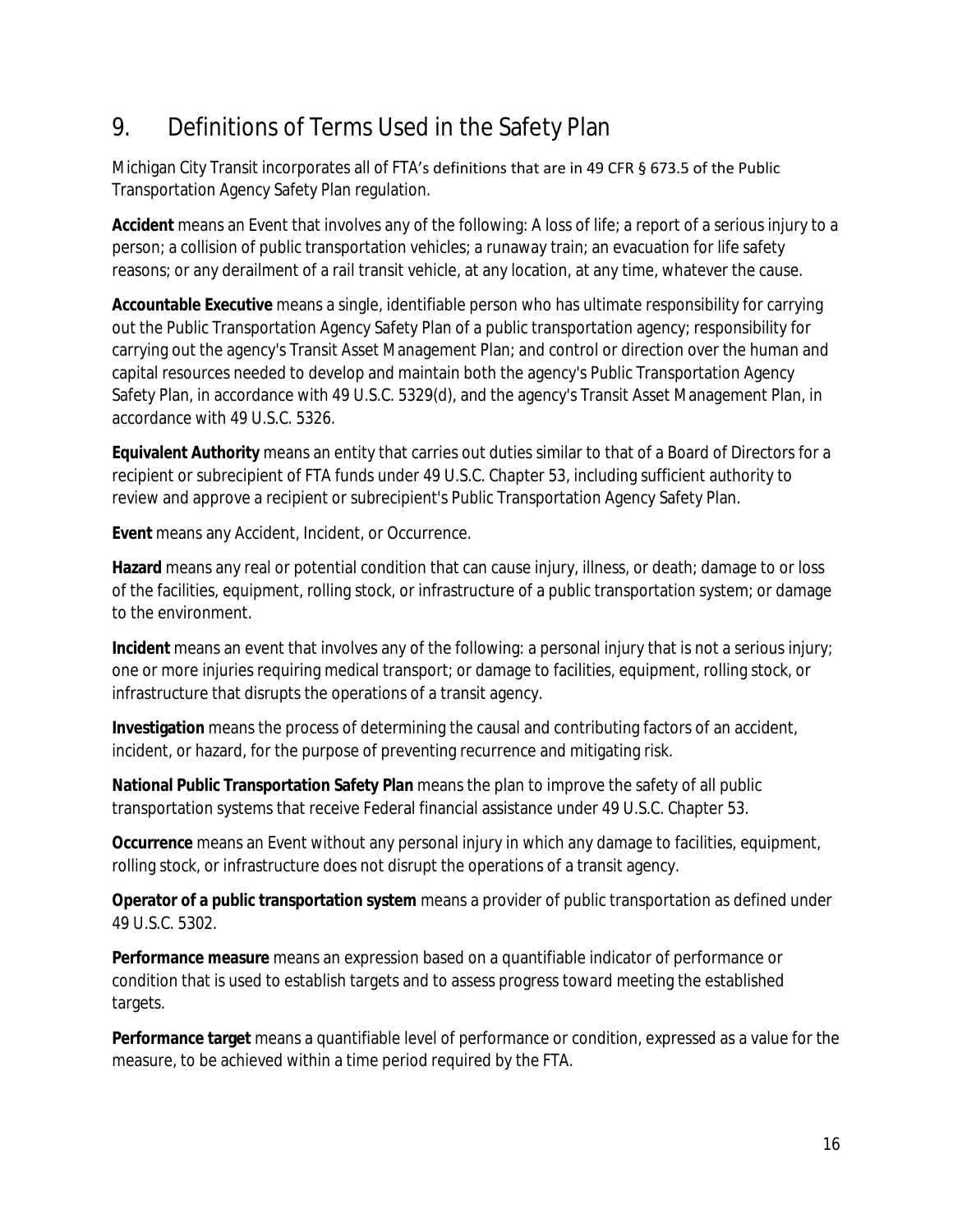**Public Transportation Agency Safety Plan (or Agency Safety Plan)** means the documented comprehensive Agency Safety Plan for a transit agency that is required by 49 U.S.C. 5329 and Part 673.

 **Risk** means the composite of predicted severity and likelihood of the potential effect of a hazard.

**Risk mitigation** means a method or methods to eliminate or reduce the effects of hazards.

**Safety Assurance** means processes within a transit agency's Safety Management System that function to ensure the implementation and effectiveness of safety risk mitigation, and to ensure that the transit agency meets or exceeds its safety objectives through the collection, analysis, and assessment of information.

**Safety Management Policy** means a transit agency's documented commitment to safety, which defines the transit agency's safety objectives and the accountabilities and responsibilities of its employees in regard to safety.

**Safety Management System** means the formal, top-down, organization-wide approach to managing safety risk and assuring the effectiveness of a transit agency's safety risk mitigation. SMS includes systematic procedures, practices, and policies for managing risks and hazards.

**Safety performance** target means a performance target related to safety management activities.

**Safety Promotion** means a combination of training and communication of safety information to support SMS as applied to the transit agency's public transportation system.

**Safety Risk Assessment** means the formal activity whereby a transit agency determines Safety Risk Management priorities by establishing the significance or value of its safety risks.

**Safety Risk Management** means a process within a transit agency's Agency Safety Plan for identifying hazards and analyzing, assessing, and mitigating safety risk.

**Serious injury** means any injury which: (1) Requires hospitalization for more than 48 hours, commencing within 7 days from the date when the injury was received; (2) Results in a fracture of any bone (except simple fractures of fingers, toes, or noses); (3) Causes severe hemorrhages, nerve, muscle, or tendon damage; (4) Involves any internal organ; or (5) Involves second- or third-degree burns, or any burns affecting more than 5 percent of the body surface.

**Transit agency** means an operator of a public transportation system.

**Transit Asset Management Plan** means the strategic and systematic practice of procuring, operating, inspecting, maintaining, rehabilitating, and replacing transit capital assets to manage their performance, risks, and costs over their life cycles, for the purpose of providing safe, cost- effective, and reliable public transportation, as required by 49 U.S.C. 5326 and 49 CFR Part 625.